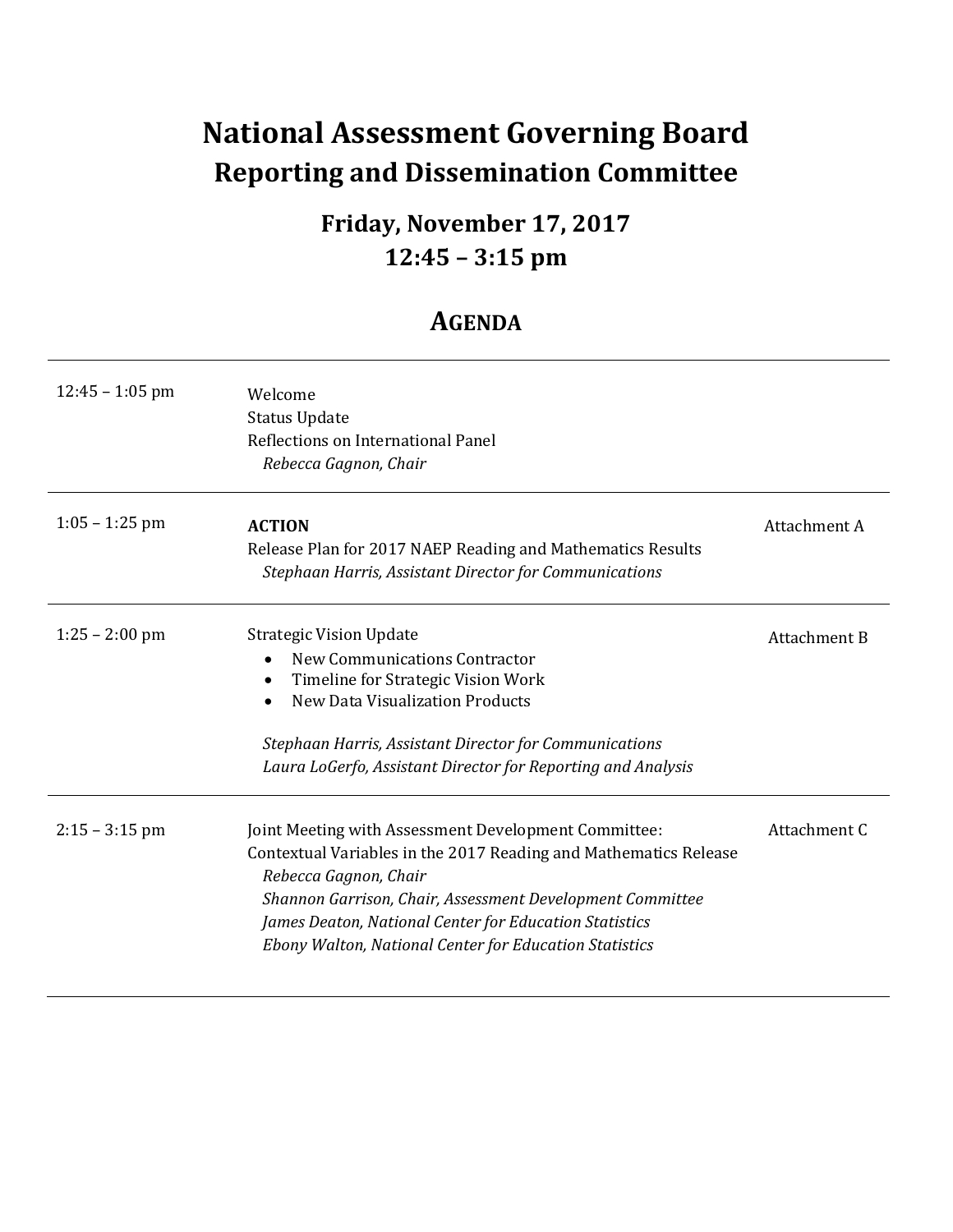

### **RELEASE PLAN FOR THE NATIONAL ASSESSMENT OF EDUCATIONAL PROGRESS (NAEP)**

#### *The Nation's Report Card: 2017 Reading and Mathematics*

The national, state, and urban district results of the 2017 National Assessment of Educational Progress (NAEP) Reading and Mathematics Report Card will be released to the general public in early 2018 through an interactive, "virtual town hall meeting"-style release event that will be based in Washington, D.C. but incorporate several cities across the country via live video simulcast.

 knowledgeable in the reading and mathematics assessments on a national and state level. This The event, to be webcast for a national audience, will involve two separate programs on the same day. The first program will take place that morning and involve the findings of national and state results at an appropriate venue in Washington, D.C. It will include a data presentation by the Acting Commissioner of the National Center for Education Statistics (NCES); moderation and comments by at least one Governing Board member; and comments from other panelists program, slated to be no longer than 90 minutes, will also include a conversational Q&A session that would include questions from in-person attendees and those submitted via livestream.

 posted on the Internet at the scheduled time of release. Later the same day, the second program will also be held at a Washington, D.C. venue as a base location and involve the Trial Urban District Assessment (TUDA), a program where 27 large urban school districts from around the country voluntarily participate in NAEP. The event will include a data presentation and comments from experts in urban district assessment. Additionally, there will be town halls convened at up to four other venues in TUDA cities that will be simultaneously broadcast. Leaders from those cities as well as Board members will discuss findings and the local impact of NAEP. The live video and creative use of technology would allow representation and engagement from different parts of the country. The program, slated to be 90 minutes, will also involve a conversational Q&A session that would include questions submitted via livestream. Full accompanying data for all assessment results will be

The 2017 NAEP Reading and Mathematics Report Card represents the move from paperand-pencil to digitally-based assessments, and will present findings from a representative sample of 4<sup>th</sup> and 8<sup>th</sup>-graders by nation, state and 27 large urban districts that participate in TUDA. The report will also include student and school survey responses about students' experiences and their opportunities to learn in these subjects.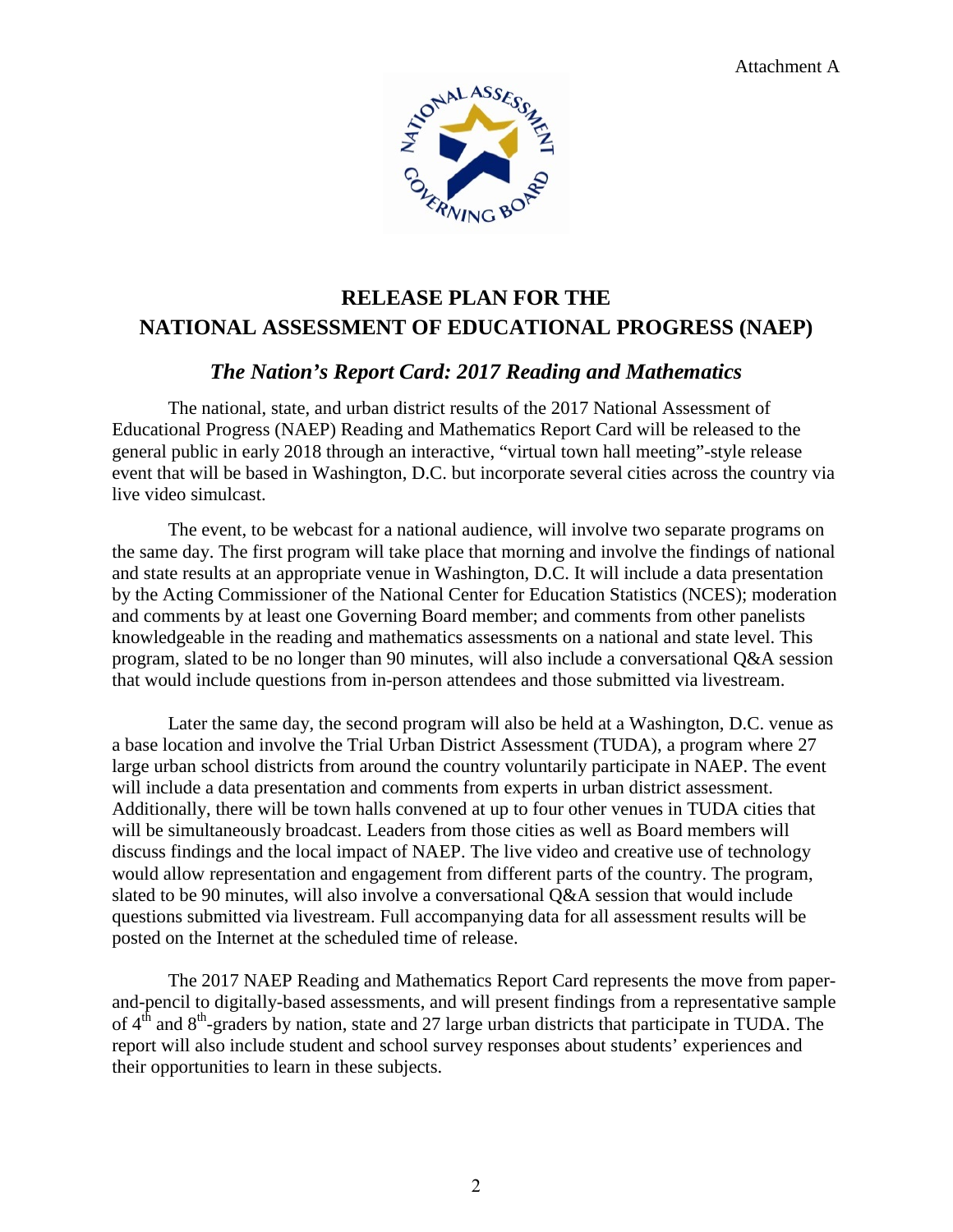#### **DATE AND LOCATION**

The release events will occur in early 2018. The release date will be determined by the Chair of the Reporting and Dissemination Committee, in accordance with Governing Board policy, following acceptance of the final report.

#### **ACTIVITIES BEFORE THE RELEASE**

 provide important context and information before results are public. To explain DBA and the In the weeks and months before the release event, the Governing Board will work to inform various audiences and stakeholder groups about digitally-based assessments (DBA) to timing of the results, NCES has created a video, a statement from the NCES Acting Commissioner, and a frequently asked questions (FAQ) document, and the Board has created a one-pager that will be public October 2017. Those resources will be posted online, shared on social media, and disseminated to stakeholders through other means to assist in promotional efforts of the release.

In the days preceding the release, the Governing Board and NCES will offer a conference call for appropriate media; and an embargoed data website available to Congressional staff, approved senior representatives of the National Governors Association and the Council of Chief State School Officers, and approved media. The goal of these activities is to provide these stakeholders with a comprehensive overview of findings and data to help ensure accurate reporting to the public and deeper understanding of results.

#### **REPORT RELEASE**

 and abridged versions of the Reading and Mathematics Frameworks, and related materials will be posted on the Board's web site at [www.nagb.gov.](http://www.nagb.gov/) The site will also feature links to social The Acting Commissioner of Education Statistics will publicly release the report at the NAEP website[—http://nationsreportcard.gov—](http://nationsreportcard.gov/)and at the scheduled time of the release event. An online copy of the report, along with data tools, questions, and other resources, will also be available at the time of release on the NAEP site. The Governing Board press release, the full networking sites and multimedia material related to the event.

#### **ACTIVITIES AFTER THE RELEASE**

 The Governing Board's communications contractor will work with Board staff to coordinate additional post-release communications efforts—which could include such strategies as a social media chat, major presentation, webinar, multimedia product or social media campaign—to target communities and audiences with an interest in reading and mathematics and assessment in general. The goal of these activities is to extend the life of the results and provide value and relevance to stakeholders.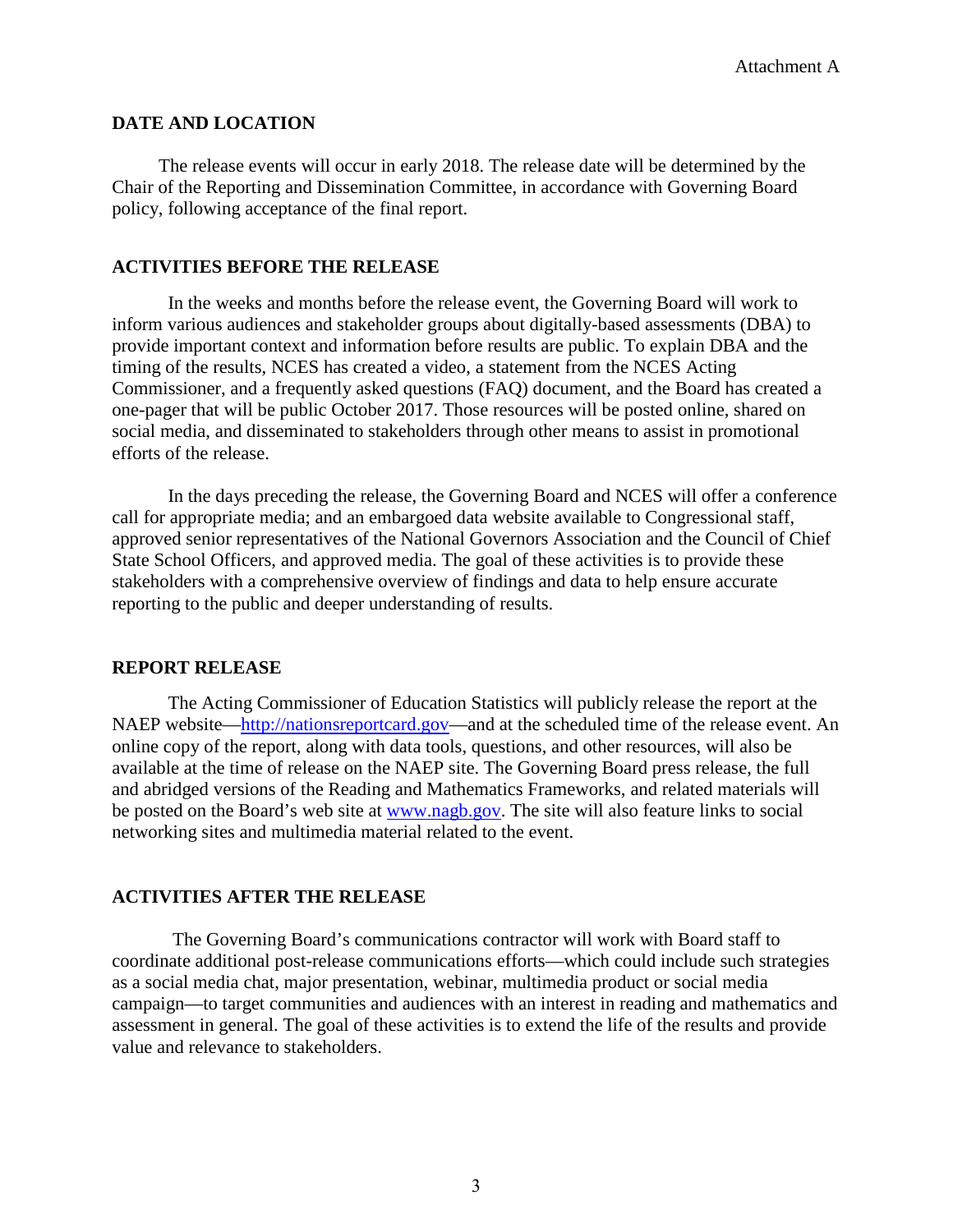

#### **Upcoming NAEP Reports as of October 2017**

#### Initial Releases

| <b>Mapping State Proficiency Standards Onto</b><br>the NAEP Scales: Results From the 2015<br><b>NAEP Reading and Mathematics</b><br><b>Assessments</b> | December 2017     |
|--------------------------------------------------------------------------------------------------------------------------------------------------------|-------------------|
| <b>2017 Reading and Mathematics Report Card</b>                                                                                                        | <b>March 2018</b> |

#### **Other NAEP Reports**

| <b>2015 Student Questionnaires: Student Views</b>                                                                 | December 2017 |
|-------------------------------------------------------------------------------------------------------------------|---------------|
| <b>2015 Student Questionnaires: Computer</b><br><b>Access and Usage in Mathematics and</b><br><b>Reading</b>      | January 2018  |
| <b>2015 Student Questionnaires: Classroom</b><br><b>Instruction for Mathematics Reading and</b><br><b>Science</b> | January 2018  |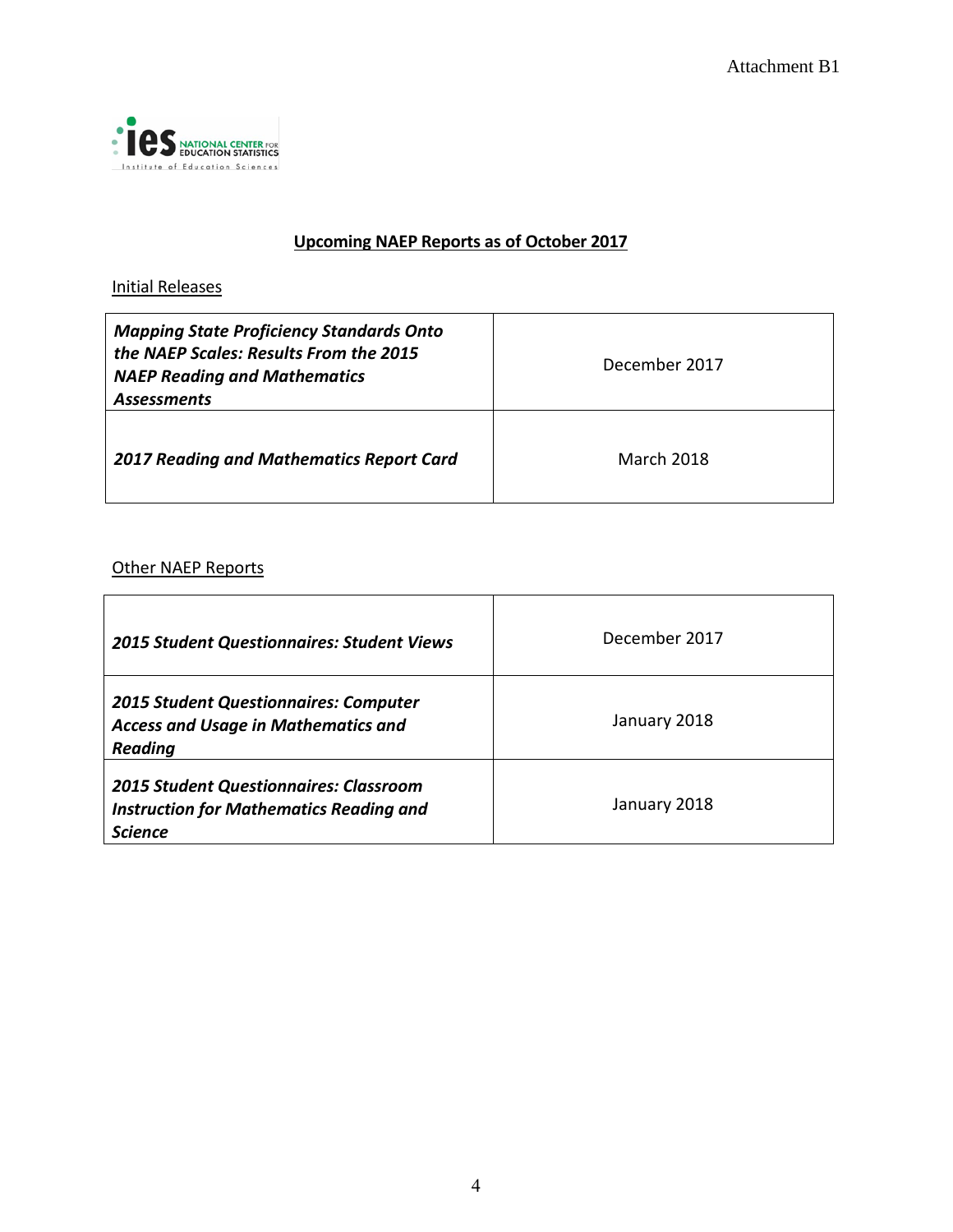| <b>Strategic Vision - Activities for Reporting and Dissemination Committee</b>                                             |                                                                                                 |                                                                                             |                                                                                |                                                                                                                 |                   |                                                                                                                |
|----------------------------------------------------------------------------------------------------------------------------|-------------------------------------------------------------------------------------------------|---------------------------------------------------------------------------------------------|--------------------------------------------------------------------------------|-----------------------------------------------------------------------------------------------------------------|-------------------|----------------------------------------------------------------------------------------------------------------|
|                                                                                                                            |                                                                                                 | <b>Responsibility</b>                                                                       | <b>Action</b>                                                                  | <b>Measurable</b><br><b>Outcomes</b>                                                                            | <b>Start Date</b> | <b>Current Status</b>                                                                                          |
|                                                                                                                            |                                                                                                 | Inform #1: Strengthen and expand partnerships by broadening stakeholders' awareness of NAEP | and facilitating their use of NAEP resources                                   |                                                                                                                 |                   |                                                                                                                |
| 1.<br>Develop and Sustain<br>Partnerships to Identify<br>What Partners Need to<br>Expand Use and Utility of<br><b>NAEP</b> |                                                                                                 | <b>Board staff</b>                                                                          | Meet with<br>ongoing and<br>new partners                                       | Increased<br>number of<br>partners and<br>meetings                                                              | Summer<br>2015    | Ongoing                                                                                                        |
|                                                                                                                            | Board staff;<br>Communications<br>contractor                                                    | Send<br>newsletters to<br>partners                                                          | <b>Newsletters</b><br>opened by<br>recipients;<br>Increased<br>website traffic | October<br>2016                                                                                                 | Ongoing           |                                                                                                                |
|                                                                                                                            |                                                                                                 | Communications<br>contractor - Client<br>Relationship<br>Management tool<br>(CRM)           | Audit and<br>maintain<br>database of<br>contacts                               | Contact lists of<br>partners current<br>and error free;<br>Increased<br>partnerships                            | October<br>2017   | <b>Governing Board</b><br>staff will meet<br>with contractors<br>to learn about<br>CRM use in<br>November 2017 |
| 2.                                                                                                                         | Work with Partners to<br>Increase Awareness and<br>Use of NAEP                                  | Board members;<br>Board staff; NCES<br>staff;<br>Communications<br>contractor               | Submit<br>proposals to<br>annual meetings                                      | Increased<br>representation at<br>events/meetings;<br>Increased<br>number of<br>conference<br>presentations     | August 2016       | Submissions to<br><b>AERA, NCSL</b><br>underway                                                                |
| 3.                                                                                                                         | <b>Disseminate Content That</b><br><b>Highlights Contextual Data</b><br>With / Through Partners | Board staff; CRP<br>contractor;<br>Communications<br>contractor                             | Work on<br>Focused<br>Reporting<br>contract                                    | Increased traffic<br>to website and<br>social media;<br>Views of artifacts;<br>Numbers of posts<br>and re-posts | October<br>2016   | Rural video in<br>November 2017;<br><b>TUDA task</b><br>ongoing                                                |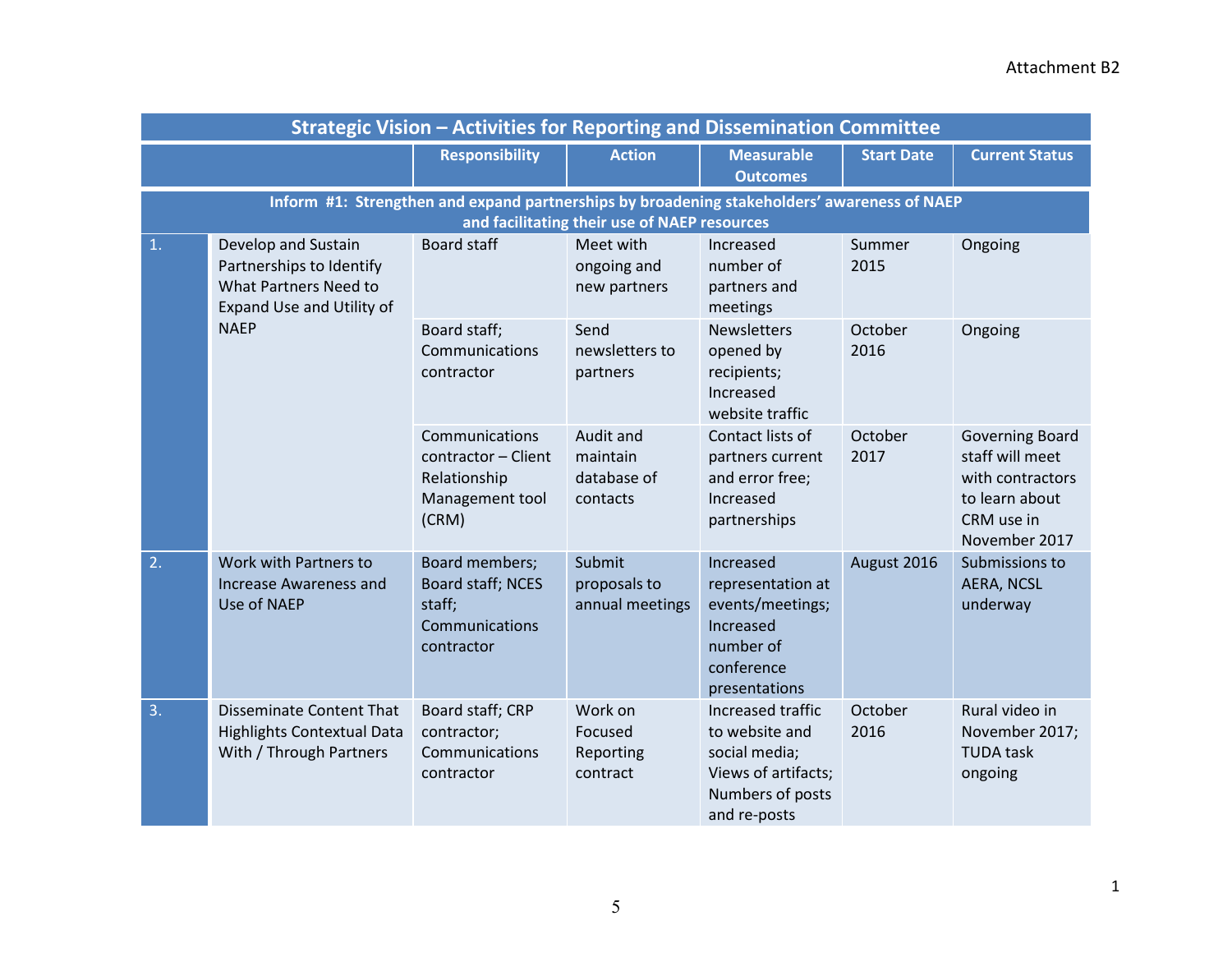| <b>Strategic Vision - Activities for Reporting and Dissemination Committee</b> |                                                                                |                                                                                |                                                                                                         |                                                                                                                                                                                                             |                   |                                                                               |
|--------------------------------------------------------------------------------|--------------------------------------------------------------------------------|--------------------------------------------------------------------------------|---------------------------------------------------------------------------------------------------------|-------------------------------------------------------------------------------------------------------------------------------------------------------------------------------------------------------------|-------------------|-------------------------------------------------------------------------------|
|                                                                                |                                                                                | <b>Responsibility</b>                                                          | <b>Action</b>                                                                                           | <b>Measurable</b><br><b>Outcomes</b>                                                                                                                                                                        | <b>Start Date</b> | <b>Current Status</b>                                                         |
|                                                                                |                                                                                | Board members;<br>Board staff; NCES<br>staff;<br>Communications<br>contractor  | <b>Discuss</b><br>contextual data<br>for messaging /<br>dissemination,<br>including new<br>indicators   | Increased<br>number of<br>artifacts with<br>contextual data;<br>Increased<br>number of<br>partners posting<br>and re-posting<br>artifacts; Traffic<br>to social media<br>posts with NAEP<br>contextual data | Ongoing           | Ongoing                                                                       |
|                                                                                |                                                                                | Board staff;<br>Communications<br>contractor                                   | Produce<br>graphics, videos,<br>artifacts for<br>dissemination                                          | Traffic to web<br>page; Views of<br>artifacts; Number<br>of posts and re-<br>posts                                                                                                                          | January 2018      |                                                                               |
|                                                                                |                                                                                | Inform #2: Increase opportunities to connect NAEP to                           |                                                                                                         |                                                                                                                                                                                                             |                   |                                                                               |
|                                                                                |                                                                                | administrative data and state, national, and international student assessments |                                                                                                         |                                                                                                                                                                                                             |                   |                                                                               |
| 4.                                                                             | Identify Opportunities to<br>Present NAEP Data with<br><b>Federal Datasets</b> | Board members;<br>Board staff; NCES<br>staff                                   | Determine what<br>data would be<br>feasible, useful,<br>and of similar<br>quality to NAEP<br>to promote | Launch site with<br><b>NAEP</b> results and<br>connections to<br>other data;<br>Traffic to website                                                                                                          | September<br>2017 | Ryan<br>Commission<br>ended<br>September 2017;<br>Next - discuss<br>with NCES |
|                                                                                |                                                                                | Board members;<br>Board staff; NCES<br>staff                                   | Collaborate with<br><b>COSDAM</b> about<br>connecting<br>NAEP with other<br>data                        | Joint meeting of<br><b>COSDAM</b> and<br>R&D to develop<br>decisions to<br>present to Board                                                                                                                 | <b>March 2018</b> |                                                                               |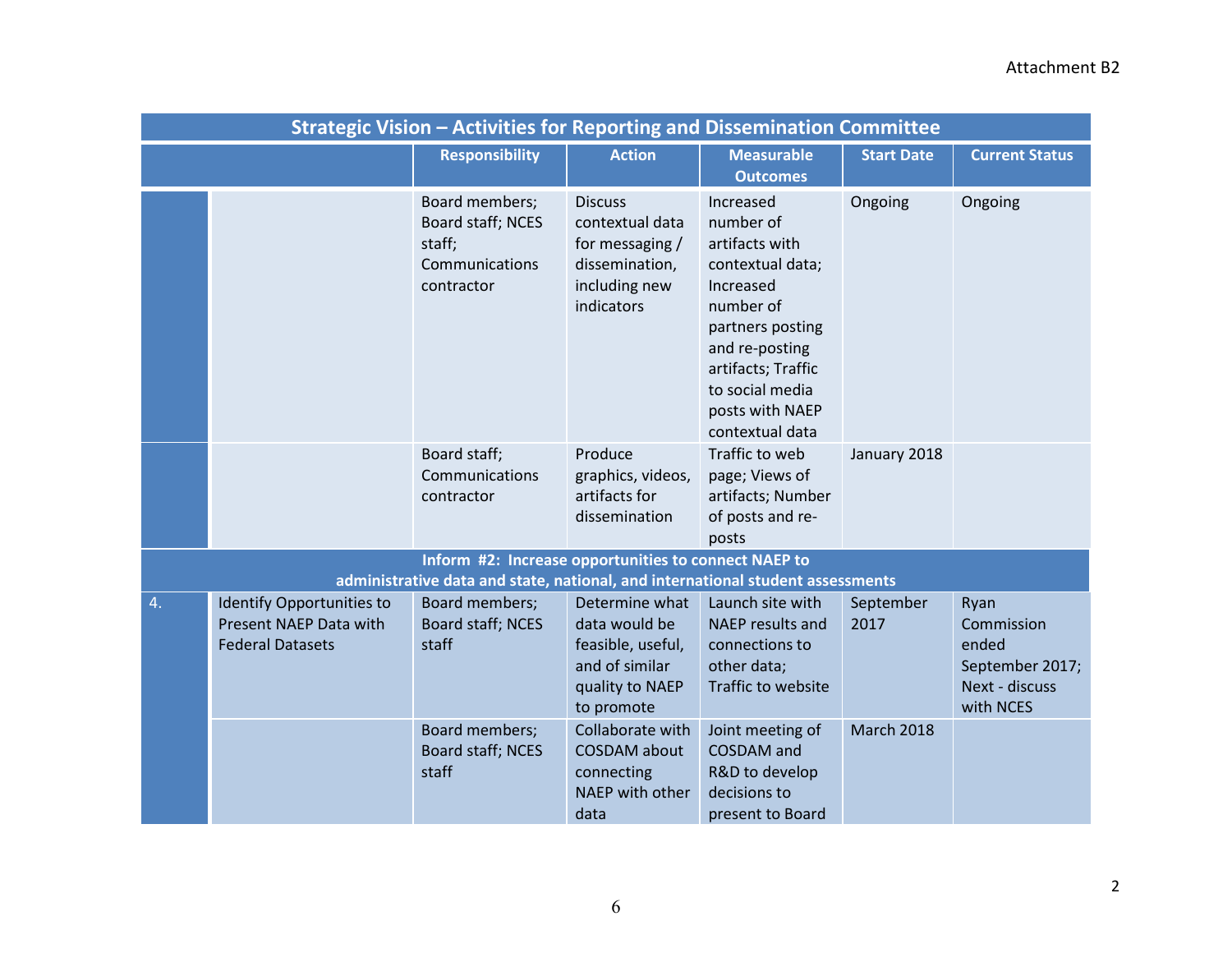#### Attachment B2

|                                                                           |                                                            | <b>Strategic Vision - Activities for Reporting and Dissemination Committee</b> |                                                                                             |                                                                      |                  |                                                                |
|---------------------------------------------------------------------------|------------------------------------------------------------|--------------------------------------------------------------------------------|---------------------------------------------------------------------------------------------|----------------------------------------------------------------------|------------------|----------------------------------------------------------------|
|                                                                           |                                                            |                                                                                |                                                                                             |                                                                      |                  |                                                                |
|                                                                           |                                                            | Board members;<br>Board staff; NCES<br>staff;<br>Communications<br>contractor  | Learn about<br>international<br>assessments                                                 | Discussions of<br>what lessons to<br>apply to NAEP                   | November<br>2017 | November 2017<br><b>Board meeting</b>                          |
|                                                                           |                                                            | Board members;<br>Board staff; NCES<br>staff                                   |                                                                                             | Discussions about<br>what reporting<br>practices to apply<br>to NAEP |                  | Future R&D<br>meeting focused<br>on international<br>reporting |
|                                                                           |                                                            |                                                                                |                                                                                             |                                                                      |                  |                                                                |
| in part by creating new resources to inform education policy and practice |                                                            |                                                                                |                                                                                             |                                                                      |                  |                                                                |
|                                                                           | Improve Understanding of<br><b>NAEP Achievement Levels</b> | Communications<br>contractor                                                   | Develop graphic<br>/ video guide on<br>how to use and<br>interpret<br>achievement<br>levels | Fewer reports of<br>mis-NAEPery<br>compared to TBD<br>baseline       | October<br>2017  |                                                                |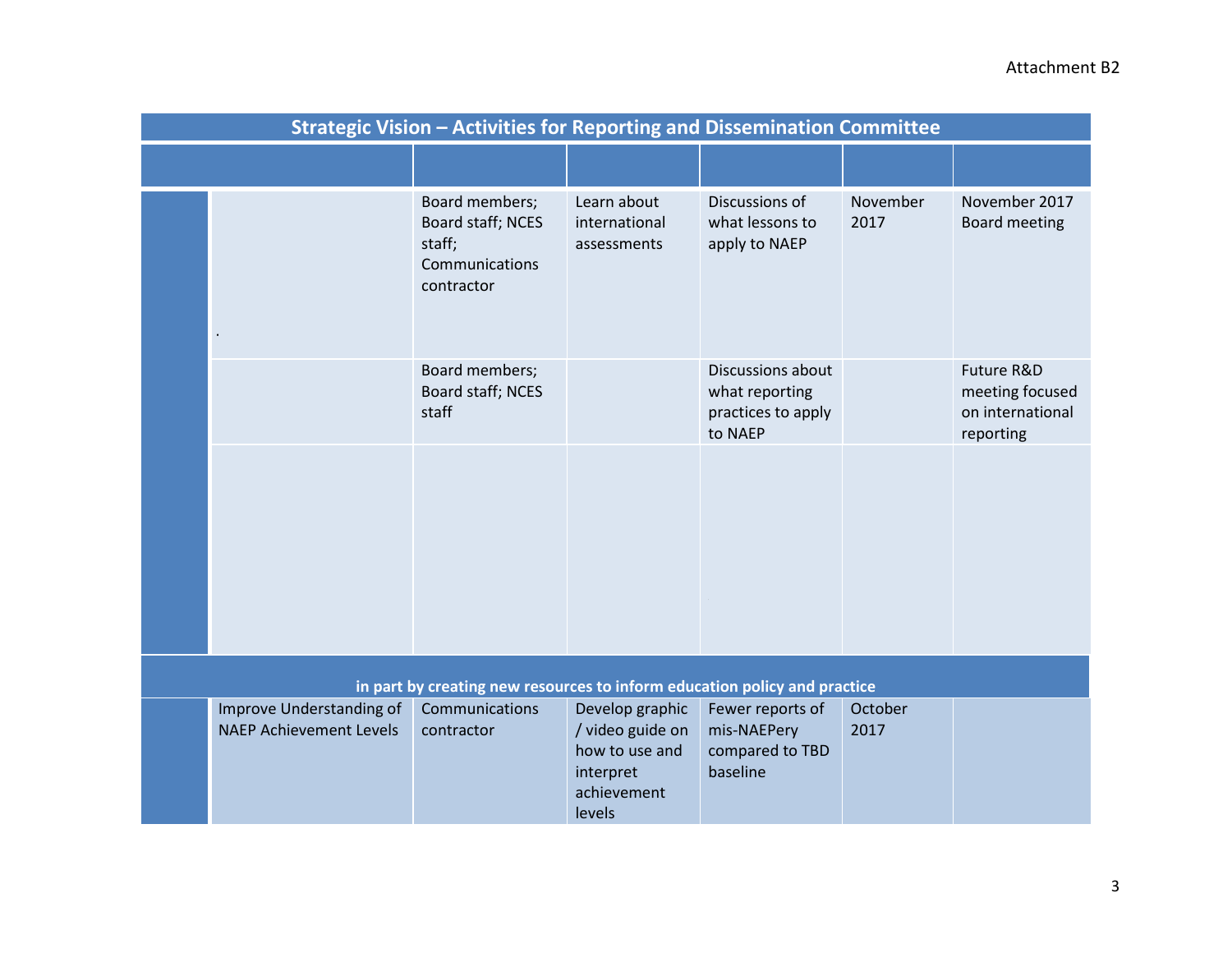#### Attachment B2

| <b>Strategic Vision - Activities for Reporting and Dissemination Committee</b> |                                                                               |                                                        |                                                                                                                        |                 |  |
|--------------------------------------------------------------------------------|-------------------------------------------------------------------------------|--------------------------------------------------------|------------------------------------------------------------------------------------------------------------------------|-----------------|--|
|                                                                                |                                                                               |                                                        |                                                                                                                        |                 |  |
| Share Effective Uses of<br><b>NAEP</b>                                         | <b>Technical support</b><br>contract with<br>HumRRO (COSDAM<br>lead)          | Report where<br>and how NAEP<br>is used<br>effectively | Present best<br>practices-<br>where, what,<br>under what<br>conditions                                                 | October<br>2017 |  |
|                                                                                |                                                                               |                                                        |                                                                                                                        |                 |  |
|                                                                                | Board members;<br>Board staff; NCES<br>staff;<br>Communications<br>contractor |                                                        | Uses of new tool<br>on website post-<br>release; User<br>feedback                                                      |                 |  |
|                                                                                |                                                                               |                                                        |                                                                                                                        |                 |  |
|                                                                                | Board members;<br>Board staff;<br>Communications<br>contractor                |                                                        | Artifacts<br>developed for<br>and posted by<br>partners; Number<br>of requests by<br>partners; Number<br>of activities |                 |  |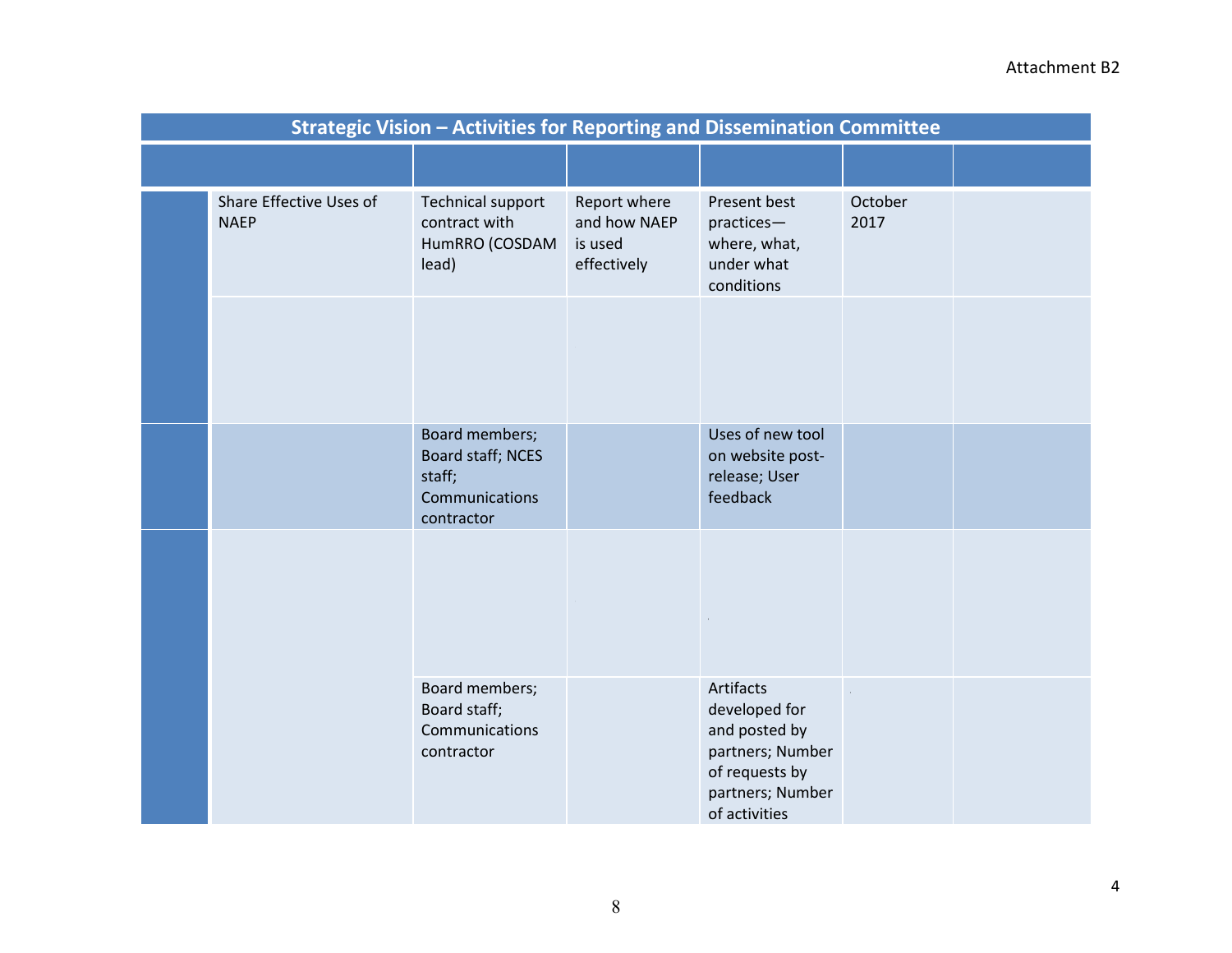| <b>Strategic Vision - Activities for Reporting and Dissemination Committee</b> |                                                                                                                           |                                              |                                                                                                                                               |                                                                                                     |              |  |
|--------------------------------------------------------------------------------|---------------------------------------------------------------------------------------------------------------------------|----------------------------------------------|-----------------------------------------------------------------------------------------------------------------------------------------------|-----------------------------------------------------------------------------------------------------|--------------|--|
|                                                                                |                                                                                                                           |                                              |                                                                                                                                               |                                                                                                     |              |  |
|                                                                                | Create "Brief Case"<br><b>Studies</b>                                                                                     | Board staff;<br>Communications<br>contractor | Learn how NAEP<br>used effectively<br>by states and<br>districts to serve<br>as guide via<br>compelling<br>narratives in<br>graphics, videos, | Increased social<br>media traffic;<br>Number of "brief<br>case studies"<br>posted and re-<br>posted | January 2018 |  |
|                                                                                |                                                                                                                           | Board staff;<br>Communications<br>contractor |                                                                                                                                               | Develop tools<br>and resources;<br>Use of toolkits;<br>User feedback                                |              |  |
|                                                                                |                                                                                                                           |                                              |                                                                                                                                               |                                                                                                     |              |  |
|                                                                                | Inform #4: Promote sustained dissemination and use of NAEP information beyond Report Card releases with consideration for |                                              |                                                                                                                                               |                                                                                                     |              |  |
|                                                                                | relevance, sensitivity, and potential to provide meaningful context and insights for policy and practice                  |                                              |                                                                                                                                               |                                                                                                     |              |  |
|                                                                                | <b>Review Contextual</b><br>Variables                                                                                     | Board members;<br><b>Board staff</b>         | Review<br>contextual data<br>for relevance<br>and importance;<br>Recommend<br>changes                                                         | Greater use of<br>contextual data;<br>Updated<br>variables                                          | Ongoing      |  |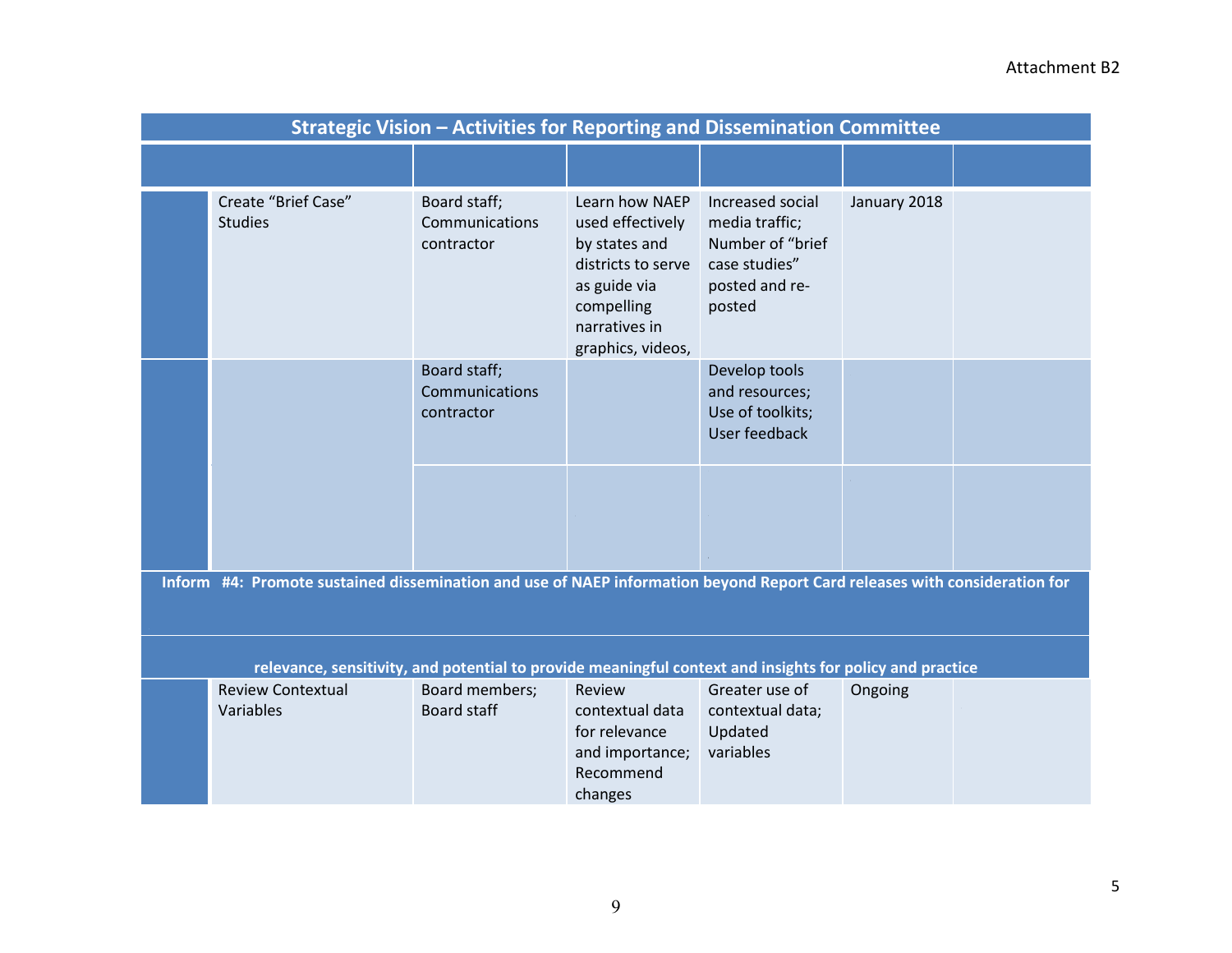# *November 2017 National Assessment Governing Board Strategic Vision – Implementation Activities Report*

 Strategic Vision to focus the Board's work from 2017-2020. This approval marked the beginning the four years during the Strategic Vision's implementation, the staff will provide annual progress reports to the Governing Board at the August Board meetings. This first annual On November 18, 2016, the National Assessment Governing Board unanimously adopted its of the implementation phase, which is managed by the staff, overseen by the Board, and conducted in partnership with the National Center for Education Statistics (NCES). For each of progress report presented in August 2017 was backward-looking, capturing notable work of the past year to implement the Board's vision.

 Beginning with the November 2017 Board meeting, staff are providing the following implementation activities report to identify the things either underway or currently planned to achieve the ten priorities in the Strategic Vision. This report is a living document and will be updated and enhanced based on Board feedback and project decisions; a version of this report will be included in the materials for each quarterly Board meeting for the duration of the Strategic Vision's implementation. It is included in each standing committee's materials to provide a snapshot of the entire work plan, to supplement the more detailed committeespecific progress reports created by staff.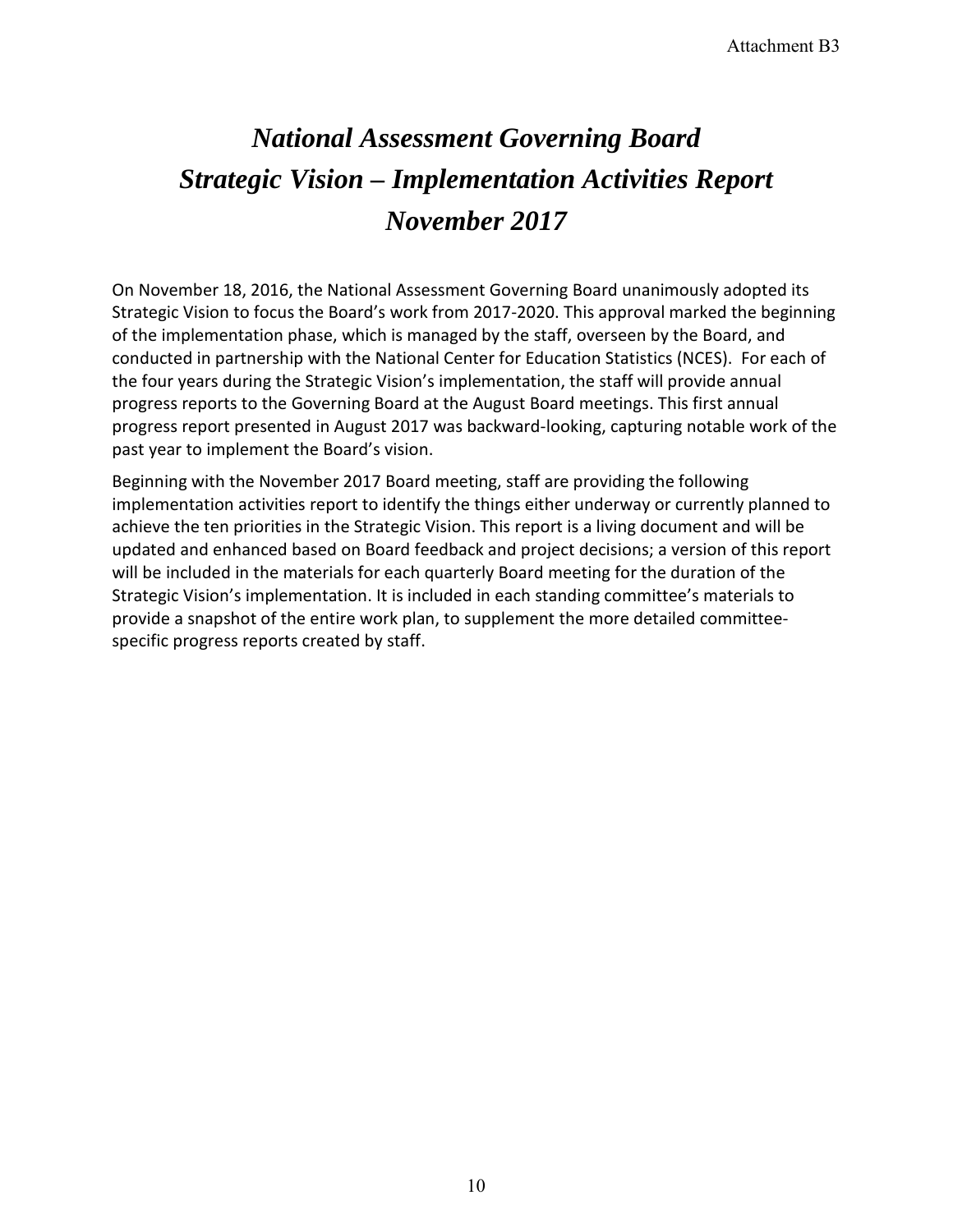## National Assessment Governing Board Strategic Vision Implementation Activities Report\*

| Task Name                                                                      | Start             | Finish            | Committee                  |
|--------------------------------------------------------------------------------|-------------------|-------------------|----------------------------|
| <b>Strategic Vision</b>                                                        | August 4, 2016    | March 31, 2025    |                            |
| SV1 Develop and Sustain Partnerships                                           | November 18, 2016 | December 31, 2020 |                            |
| Work with Partners to Increase Awareness and Use of NAEP                       | August 4, 2016    | December 31, 2020 | <b>R&amp;D</b>             |
| Maintain Database of Points of Contact                                         | October 12, 2017  | December 31, 2020 | <b>R&amp;D</b>             |
| Disseminate Content with/through Partners                                      | October 1, 2016   | December 31, 2020 | R&D                        |
| <b>TUDA Task Force</b>                                                         | December 1, 2017  | October 16, 2020  | <b>Executive Committee</b> |
| <b>State Policy Task Force</b>                                                 | August 8, 2016    | August 31, 2020   | <b>Executive Committee</b> |
| SV2 Linking Data                                                               | November 18, 2016 | December 31, 2020 |                            |
| Incorporate Ongoing Linking Studies and Consider Additional Work               | November 18, 2016 | December 31, 2020 | COSDAM, NCES               |
| Expand NAEP Linkages to Administrative Data                                    | September 8, 2017 | September 8, 2017 | <b>NCES</b>                |
| Board Considers What Federal Data Presented with NAEP                          | September 8, 2017 | December 5, 2018  | R&D                        |
| Learn from Reporting of International Assessments                              | November 17, 2017 | November 18, 2017 | <b>R&amp;D</b>             |
| SV3 Expand NAEP Resources                                                      | November 18, 2016 | December 31, 2020 |                            |
| Create Tools for New Audiences (also SV4)                                      | April 3, 2018     | April 3, 2019     | R&D                        |
| Develop 'Menu of Engagement'                                                   | January 1, 2018   | December 31, 2020 | R&D                        |
| Create 'Brief Case' Studies on NAEP Use (also SV4)                             | January 1, 2018   | December 31, 2020 | <b>R&amp;D</b>             |
| <b>Build Teacher Prep Toolkit</b>                                              | August 2, 2018    | August 9, 2019    | R&D                        |
| Share Effective Uses of NAEP                                                   | March 1, 2018     | October 31, 2018  | R&D                        |
| Research Uses of NAEP by Various Audiences                                     | March 3, 2017     | November 16, 2018 | COSDAM, R&D                |
| Improve Understanding of NAEP Achievement Levels                               | October 12, 2017  | December 31, 2020 | R&D, COSDAM                |
| Develop Statement of Intended and Appropriate Uses of NAEP                     | November 16, 2018 | May 18, 2019      | COSDAM                     |
| Host Stakeholder Panels at Board Meetings                                      | August 8, 2016    | December 31, 2020 |                            |
| Disseminate Information on NAEP Technical Procedures to Share Expertise        | March 1, 2018     | December 31, 2020 | COSDAM, NCES               |
| Identify NAEP Resources & Information for Practitioners (also SV6)             | May 18, 2017      | March 18, 2021    | ADC, R&D                   |
| SV4 Dissemination and Use of NAEP                                              | November 18, 2016 | December 31, 2020 |                            |
| Post-release Stakeholder Events to Extend Life of Results                      | April 2, 2018     | December 31, 2020 | R&D                        |
| <b>Update Governing Board Website</b>                                          | October 3, 2016   | July 24, 2017     | R&D                        |
| Expand Capability for More Wide-ranging Communications Approaches and Products | October 12, 2017  | December 31, 2020 | R&D                        |
| Identify Advanced and More User-friendly Approaches to Presenting NAEP Results | October 12, 2017  | December 31, 2020 | R&D                        |
| SV5 Update Frameworks                                                          | November 18, 2016 | December 31, 2020 |                            |
| Update Framework Development Policy                                            | June 5, 2017      | March 3, 2018     | <b>ADC</b>                 |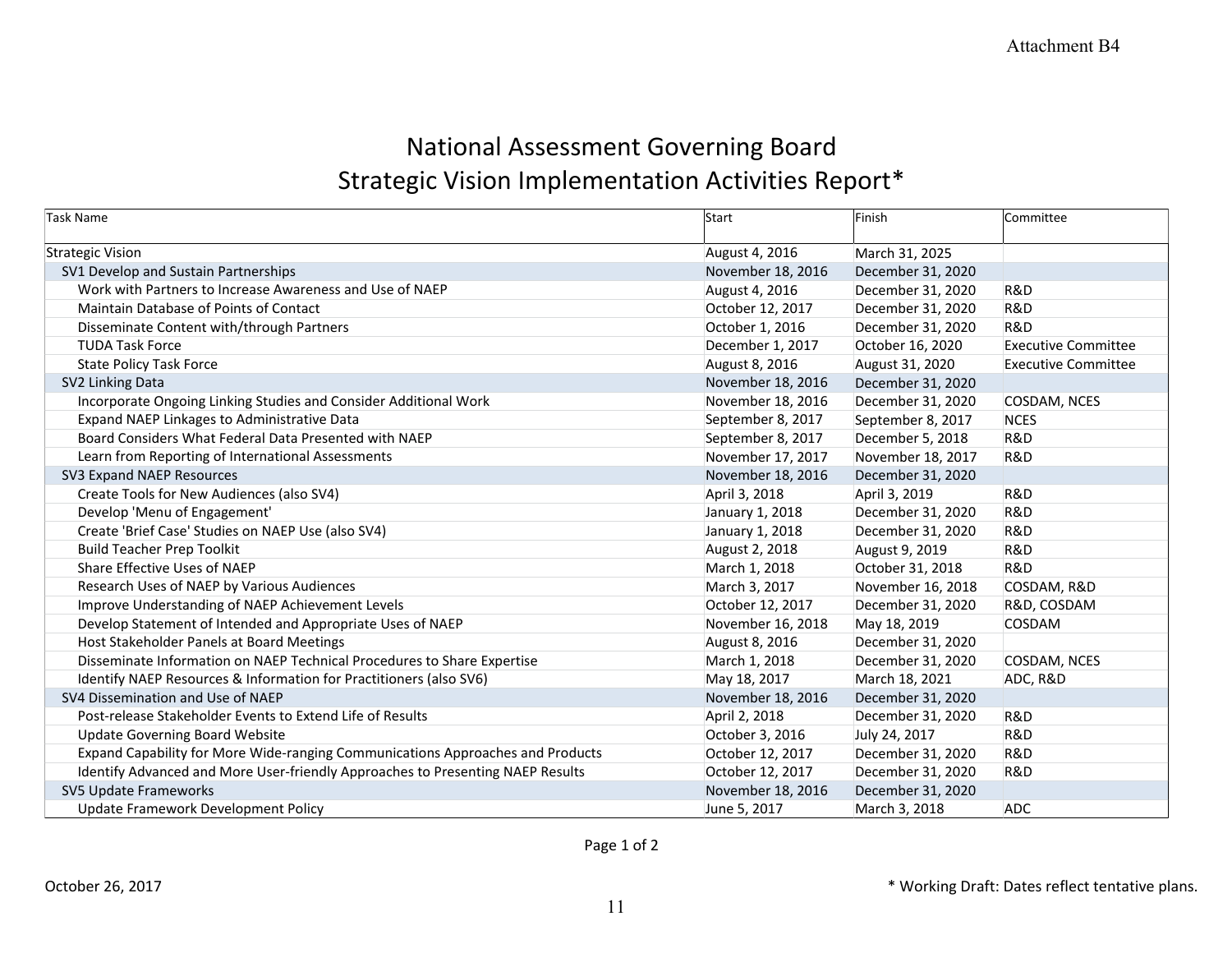## National Assessment Governing Board Strategic Vision Implementation Activities Report\*

| Task Name                                                                          | Start             | Finish             | Committee                  |
|------------------------------------------------------------------------------------|-------------------|--------------------|----------------------------|
| Update Item Development Policy                                                     | March 1, 2018     | November 14, 2018  | <b>ADC</b>                 |
| Explore New Approaches to Framework Update Processes (also SV8)                    | November 17, 2017 | March 1, 2019      | <b>ADC</b>                 |
| Review & Update Reading Framework (concurrent w/ Math)                             | October 9, 2017   | March 31, 2025     | <b>ADC</b>                 |
| Review & Update Mathematics Framework (concurrent w/ Reading)                      | June 30, 2017     | March 31, 2025     | <b>ADC</b>                 |
| Review & Update Civics, Geography, and U.S. History Frameworks                     | May 1, 2018       | May 15, 2020       | <b>ADC</b>                 |
| Review & Update Economics Framework (Depends on Board Decision on Social Studies)  | March 6, 2020     | August 6, 2021     | <b>ADC</b>                 |
| Review & Update Science and TEL Frameworks                                         | September 1, 2020 | November 18, 2022  | <b>ADC</b>                 |
| Review & Update Writing Framework                                                  | March 7, 2022     | August 4, 2023     | <b>ADC</b>                 |
| Update Board Policy on Achievement Levels (Including New Approaches to ALDs)       | January 2, 2017   | August 4, 2018     | COSDAM                     |
| <b>SV6 Contextual Variables</b>                                                    | November 18, 2016 | December 31, 2020  |                            |
| <b>R&amp;D Review</b>                                                              | August 4, 2017    | December 30, 2019  | R&D                        |
| SV7 Long-Term Trend                                                                | August 8, 2016    | May 18, 2018       |                            |
| Ed Haertel Overview Paper                                                          | August 8, 2016    | December 9, 2016   | COSDAM                     |
| Reaction Papers (4)                                                                | December 12, 2016 | February 17, 2017  | COSDAM                     |
| Washington DC Symposium                                                            | February 20, 2017 | February 20, 2017  | <b>Full Board</b>          |
| <b>AERA Symposium</b>                                                              | February 20, 2017 | February 20, 2017  | <b>Full Board</b>          |
| <b>Governing Board Discussions</b>                                                 | March 3, 2017     | May 18, 2018       | <b>Full Board</b>          |
| <b>Governing Board Action</b>                                                      | May 18, 2018      | May 18, 2018       | <b>Full Board</b>          |
| <b>SV8 Other Countries</b>                                                         | November 17, 2017 | November 17, 2017  |                            |
| International Assessment Expert Panel                                              | November 17, 2017 | November 17, 2017  | <b>Full Board</b>          |
| SV9 Assessment Schedule                                                            | May 19, 2017      | September 24, 2018 |                            |
| Develop Policy Priorities                                                          | May 19, 2017      | March 2, 2018      | <b>Executive Committee</b> |
| Review Technical Implications of Combining Assessments                             | November 17, 2017 | May 18, 2018       | COSDAM                     |
| <b>Revise NAEP Assessment Schedule</b>                                             | March 5, 2018     | September 24, 2018 | <b>Executive Committee</b> |
| SV10 Postsecondary Preparedness                                                    | August 6, 2016    | August 31, 2020    |                            |
| Ad Hoc Committee Develops Recommendations                                          | August 3, 2017    | November 17, 2018  | Ad Hoc Committee           |
| Implement Approved Recommendations of Ad Hoc Committee                             | November 19, 2018 | August 31, 2020    | <b>Full Board</b>          |
| Continue Research to Gather Validity Evidence on Academic Preparedness for College | August 6, 2016    | August 31, 2020    | COSDAM                     |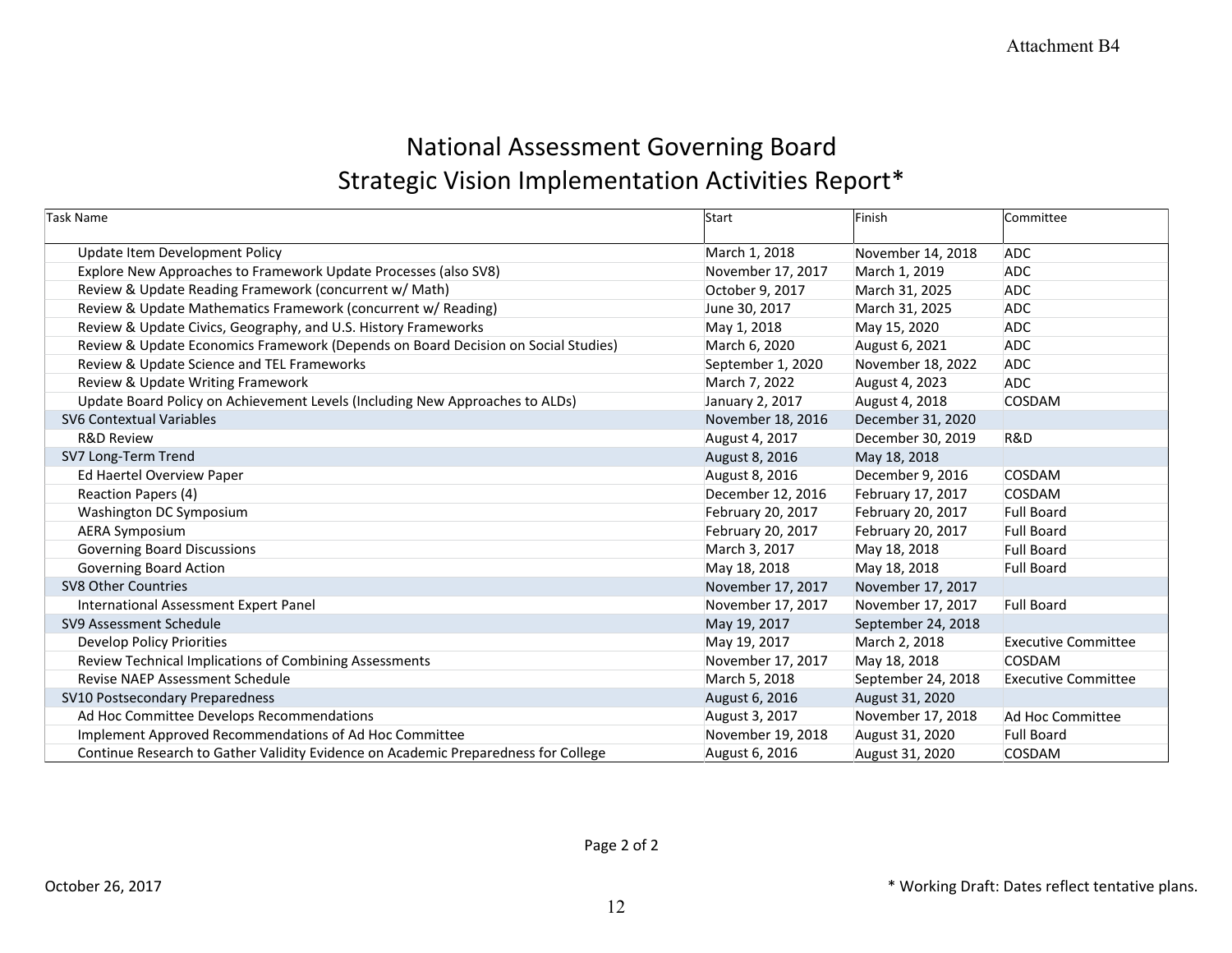

#### **2017 Core, Mathematics, and Reading Contextual Variables**  *Joint Session of the Reporting and Dissemination and Assessment Development Committees*

 The purpose of this joint session is to tap the expertise of the Assessment Development Committee (ADC) in choosing which subject-specific contextual variables would be most promising to highlight in messaging and reporting for the upcoming initial release of the 2017 Nation's Report Card. The subjectspecific contextual data may offer more actionable and relevant results for stakeholders than the core contextual data alone.

 familiar to Committee members. The subject-specific data lie within ADC's responsibilities. All of the help policy makers, researchers, and the general public to understand the results. The core contextual data fall to the Reporting and Dissemination Committee to review and thus may be contextual data available through NAEP is designed to put the assessment results into perspective and

 The figure below provides an overview of the current questionnaire topics included in the "core" and subject-specific questionnaires (including mathematics and reading).

 school and outside of school. NAEP asks two general types of questions grouped into these two boxes: 1) "noncognitive" student factors describing students' approaches to learning and their attitudes about the subjects being tested, and 2) "opportunities to learn" factors, which describe what learning opportunities students can access, both at

 indices, which are derived variables for reporting based on multiple questions around a common topic or theme. Index-based reporting was first introduced to the NAEP subject-specific questionnaires in the Some topics can be measured by single questions; other topics are more accurately assessed through 2014 NAEP Civics, Geography, and U.S. History reports. The release of the 2014 NAEP Technology & Engineering Literacy results also used index-based reporting.

 and indices. Contextual questionnaire development for noncognitive student factors employed an index- based approach to enhance the measurement of these complex topics that cannot be accurately captured The 2017 NAEP Mathematics and Reading assessments aimed for a balance of stand-alone single items with a single question.

 NCES is currently evaluating which indices will be featured in the initial release as part of the Nation's Report Card. During the Friday, November 17 joint session with ADC and R&D, NCES will give a brief overview of the core, mathematics, and reading contextual indices expected as part of the NAEP 2017 results.